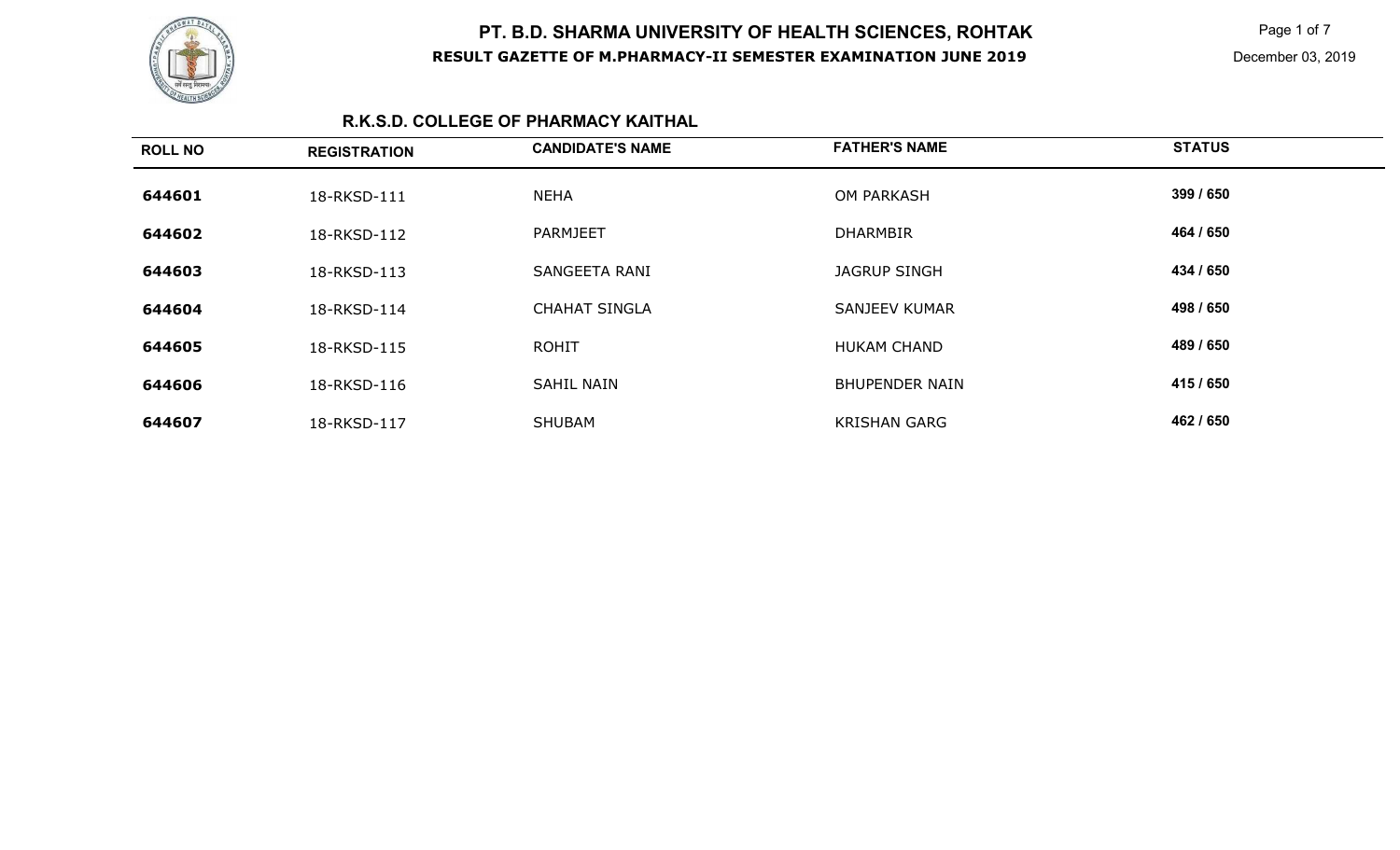

 $\mathsf K$  Page 2 of 7

# **JCDM COLLEGE OF PHARMACY, SIRSA (HARYANA)**

| <b>ROLL NO</b> | <b>REGISTRATION</b> | <b>CANDIDATE'S NAME</b> | <b>FATHER'S NAME</b>        | <b>STATUS</b>    |
|----------------|---------------------|-------------------------|-----------------------------|------------------|
| 644661         | 18-JNCDL-281        | ALISHA KHURANA          | RAMESH KHURANA              | 449 / 650        |
| 644662         | 18-JNCDL-282        | ANKUR                   | <b>HARISH KUMAR</b>         | 452 / 650        |
| 644663         | 18-JNCDL-284        | <b>RAVI KUMAR</b>       | RAJBIR                      | R-MPH204T        |
| 644664         | 18-JNCDL-285        | ROHIT SHARMA            | <b>SHEKHAR CHAND</b>        | 445 / 650        |
| 644721         | 17-JNCDL-296        | <b>MANISH KUMAR</b>     | <b>MANOHAR LAL</b>          | 387 / 650        |
| 644722         | 17-JNCDL-297        | DHEERAJ KAMBOJ          | <b>HARISH KUMAR</b>         | <b>R-MPC201T</b> |
| 644781         | 18-JNCDL-288        | <b>SACHIN SACHDEVA</b>  | <b>VIJAY KUMAR SACHDEVA</b> | 513 / 650        |
| 644782         | 18-JNCDL-289        | <b>SUNIL KUMAR</b>      | <b>JEET SINGH</b>           | 481 / 650        |
| 644783         | 337                 | <b>VIVEK CHANDRA</b>    | <b>ISHWARI DUTT</b>         | 477 / 650        |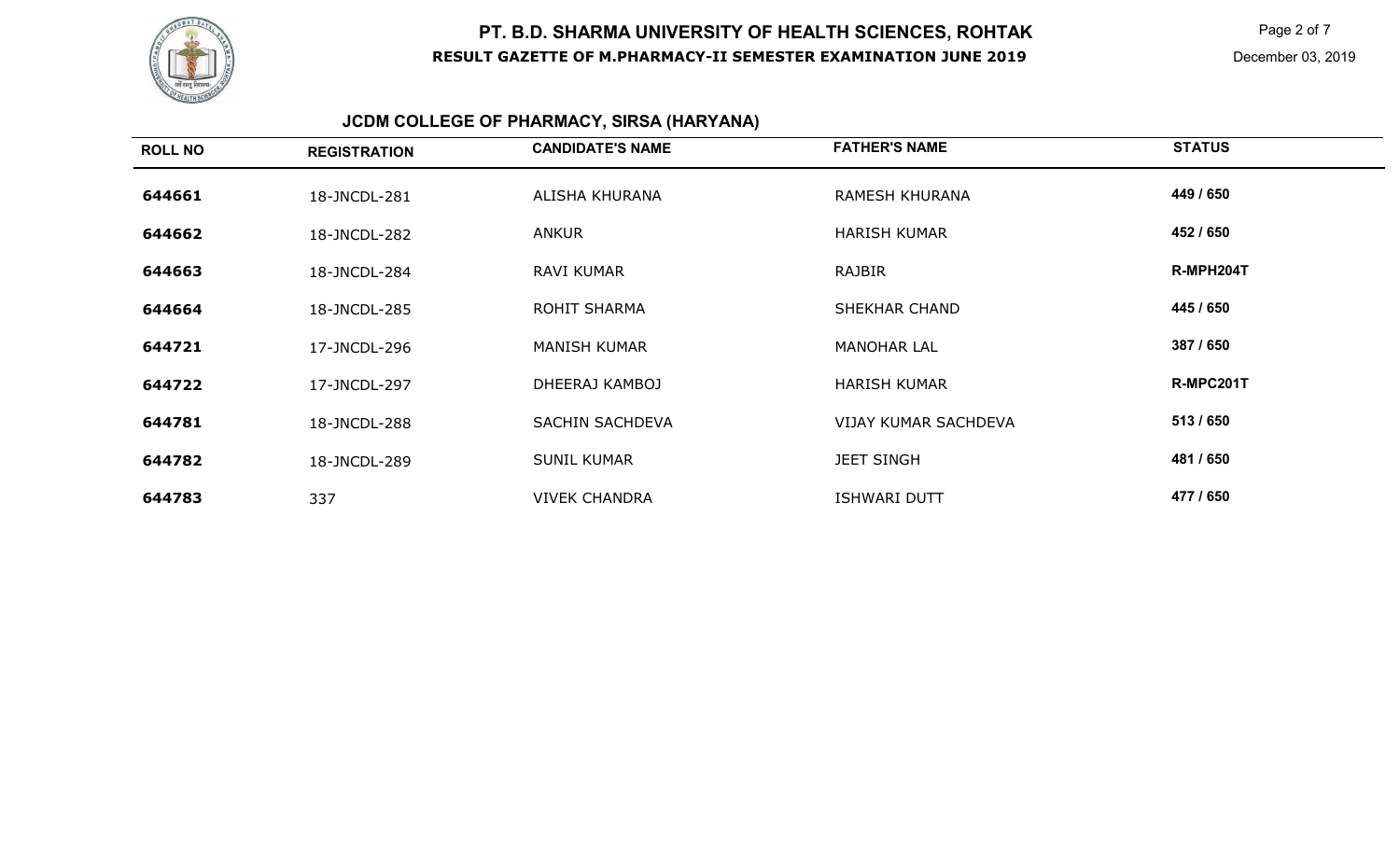

 $\mathsf K$  Page 3 of 7

# **RAJENDRA INSTITUTE OF TECHNOLOGY & SCIENCES, SIRSA**

| <b>ROLL NO</b> | <b>REGISTRATION</b> | <b>CANDIDATE'S NAME</b> | <b>FATHER'S NAME</b>         | <b>STATUS</b>                                |
|----------------|---------------------|-------------------------|------------------------------|----------------------------------------------|
| 644841         | 18-RITS-81          | <b>HARI OM</b>          | <b>BENCHE LAL</b>            | 424 / 650                                    |
| 644842         | 18-RITS-82          | <b>VIKAS KUMAR</b>      | <b>RAJENDER KUMAR</b>        | 411 / 650                                    |
| 644843         | 18-RITS-83          | <b>VIKASH</b>           | <b>DIWAN SINGH</b>           | 428 / 650                                    |
| 644844         | 18-RITS-84          | <b>VIPUL PHUTELA</b>    | <b>SANDEEP PHUTELA</b>       | 406 / 650                                    |
| 644845         | 18-RITS-86          | <b>KAVITA CHOPRA</b>    | <b>MANOHAR LAL</b>           | R-MPH201T MPH202T<br>MPH203T MPH204T         |
| 644901         | 17-RITS-83          | SANDEEP SAINI           | <b>RADHE SHYAM</b>           | 403 / 650                                    |
| 644902         | 17-RITS-85          | SUNIL KANT VASHISTH     | <b>SURESH CHANDER</b>        | 400 / 650                                    |
| 644903         | 17-RITS-87          | <b>SUNIL KUMAR</b>      | PHOOL SINGH                  | 418 / 650                                    |
| 644961         | 17-RITS-88          | <b>BANJUL</b>           | <b>ASHOK KUMAR</b>           | R-MPC201T MPC202T<br>MPC203T MPC204T MPC205P |
| 645011         | 18-RITS-87          | <b>AKASH OJHA</b>       | RAJENDRA KUMAR OJHA          | 425 / 650                                    |
| 645012         | 18-RITS-88          | <b>ROHAN</b>            | PARMOD GOYAL                 | R-MPL201T MPL102T MPL203T<br>MPL204T MPL205P |
| 645013         | 18-RITS-89          | <b>ANKITA TANWAR</b>    | <b>GAJENDER SINGH TANWAR</b> | <b>UMC</b>                                   |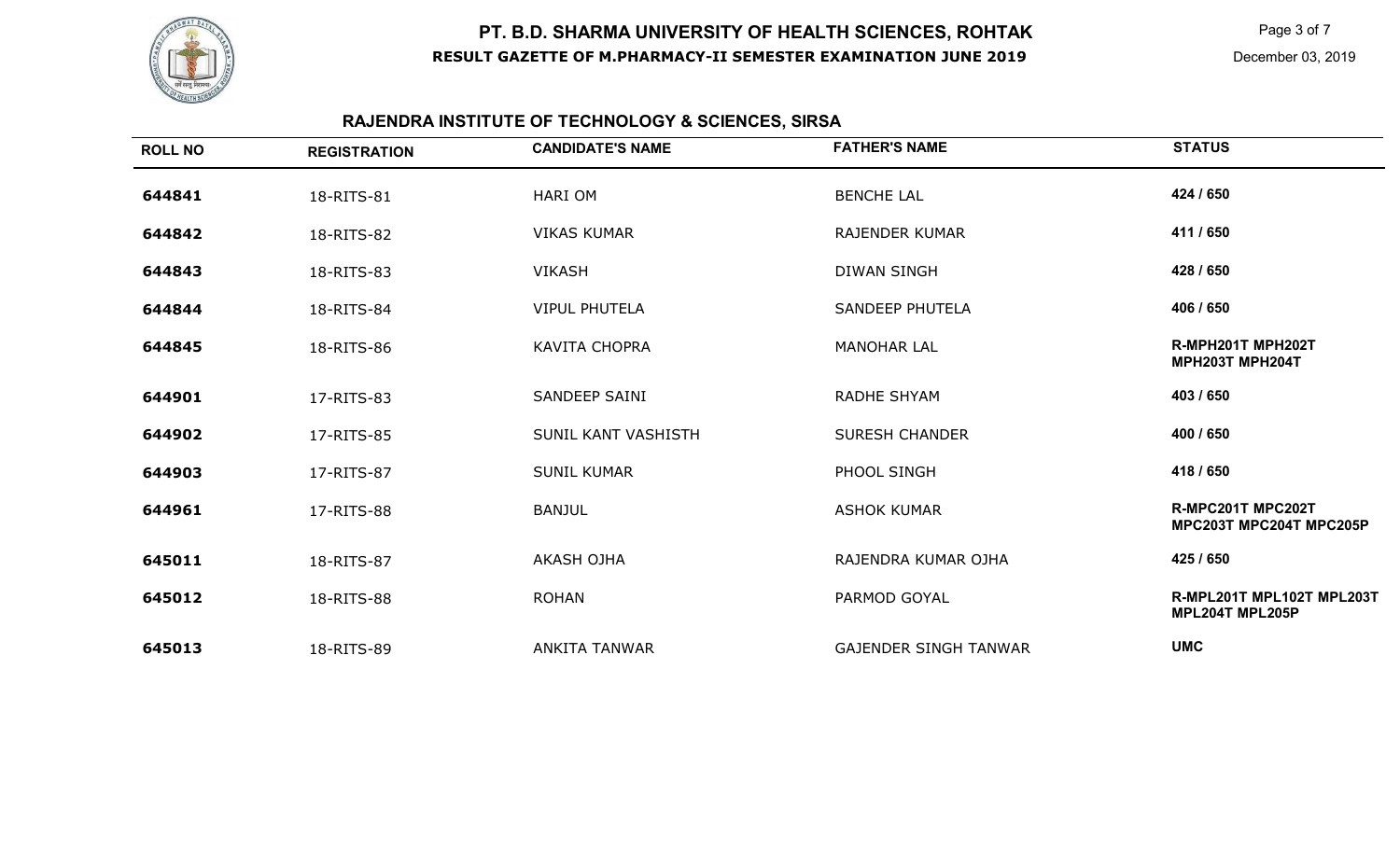

**K** Page 4 of 7

#### **HINDU COLLEGE OF PHARMACY SONEPAT**

| <b>ROLL NO</b> | <b>REGISTRATION</b> | <b>CANDIDATE'S NAME</b> | <b>FATHER'S NAME</b> | <b>STATUS</b> |
|----------------|---------------------|-------------------------|----------------------|---------------|
| 645071         | 18-HC-81            | <b>AKSHAY GOYAL</b>     | OM PREKESH GOYAL     | 450 / 650     |
| 645072         | 18-HC-82            | <b>HEMA SAINI</b>       | <b>KULDEEP SAINI</b> | 443 / 650     |
| 645073         | 18-HC-83            | <b>JASBIR</b>           | <b>ROHTASH</b>       | R-MPH204T     |
| 645074         | 18-HC-84            | <b>JATIN JAIN</b>       | AJAY KUMAR JAIN      | 461 / 650     |
| 645075         | 18-HC-85            | PANKAJ MALIK            | <b>ASHOK KUMAR</b>   | 461 / 650     |
| 645076         | 18-HC-86            | <b>PARDEEP</b>          | <b>RAMCHANDER</b>    | 438 / 650     |
| 645077         | 18-HC-87            | PRADEEP SINGH           | <b>RANVEER SINGH</b> | 439 / 650     |
| 645078         | 18-HC-88            | SAKSHI GARG             | <b>SURESH CHAND</b>  | R-MPH201T     |
| 645079         | 18-HC-89            | TUMPA KUMARI            | PRAN PODDAR          | 407 / 650     |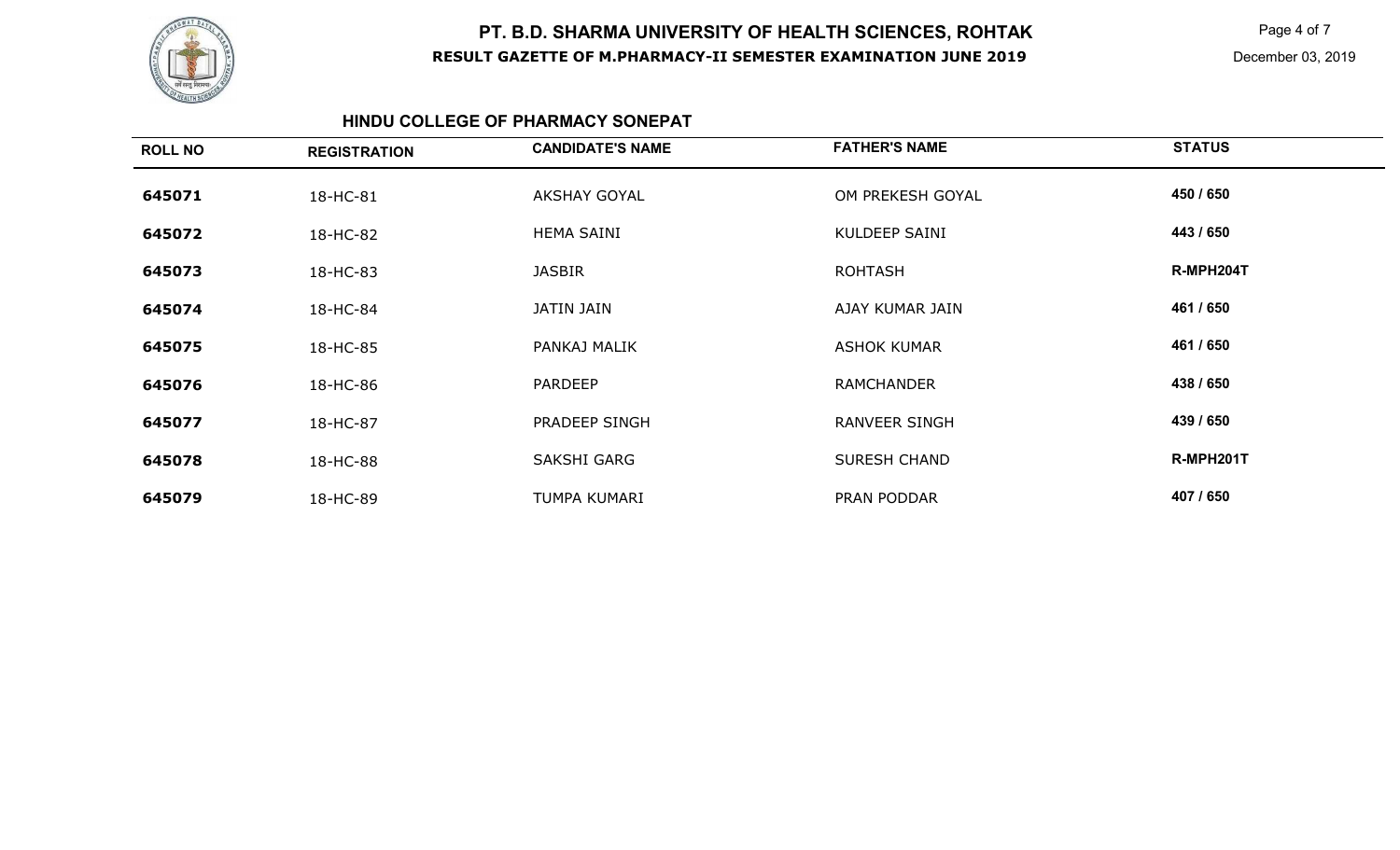

 $\mathsf K$  Page 5 of 7

# **ADVANCED INSTITUTE OF PHARMACY, AURANGABAD, PALWAL**

| <b>ROLL NO</b> | <b>REGISTRATION</b> | <b>CANDIDATE'S NAME</b> | <b>FATHER'S NAME</b> | <b>STATUS</b> |
|----------------|---------------------|-------------------------|----------------------|---------------|
| 645131         | 18-AIAP-111         | DEVENDER KUMAR          | MAHAVIR PRASAD       | 500 / 650     |
| 645132         | 18-AIAP-114         | PAWAN KUMAR             | <b>KUMAR SINGH</b>   | 446 / 650     |
| 645133         | 18-AIAP-115         | SHIVALI RAHI            | <b>HARISH RAHI</b>   | 527 / 650     |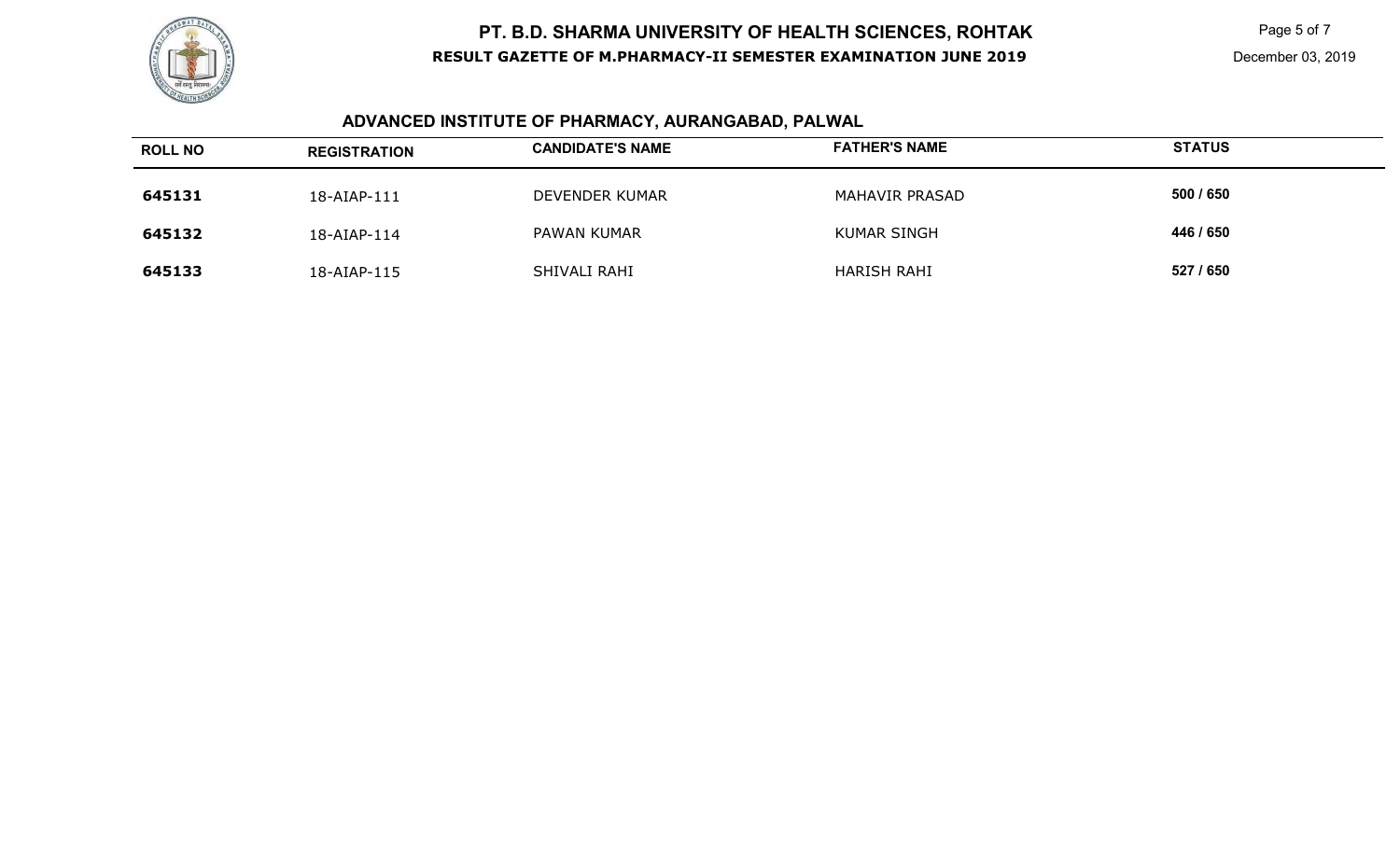

**K** Page 6 of 7

# **LORD SHIVA COLLEGE OF PHARMACY, SIRSA**

| <b>ROLL NO</b> | <b>REGISTRATION</b> | <b>CANDIDATE'S NAME</b> | <b>FATHER'S NAME</b> | <b>STATUS</b> |
|----------------|---------------------|-------------------------|----------------------|---------------|
| 645191         | 18-LSC-82           | ANJU BALA               | <b>RAM CHANDER</b>   | 466 / 650     |
| 645241         | 18-LSC-84           | HIMANSHU                | PARBHU DAYAL         | 406 / 650     |
| 645291         | 11-LSC-83           | KULDEEP KUMAR           | <b>RAM KUMAR</b>     | 399 / 650     |